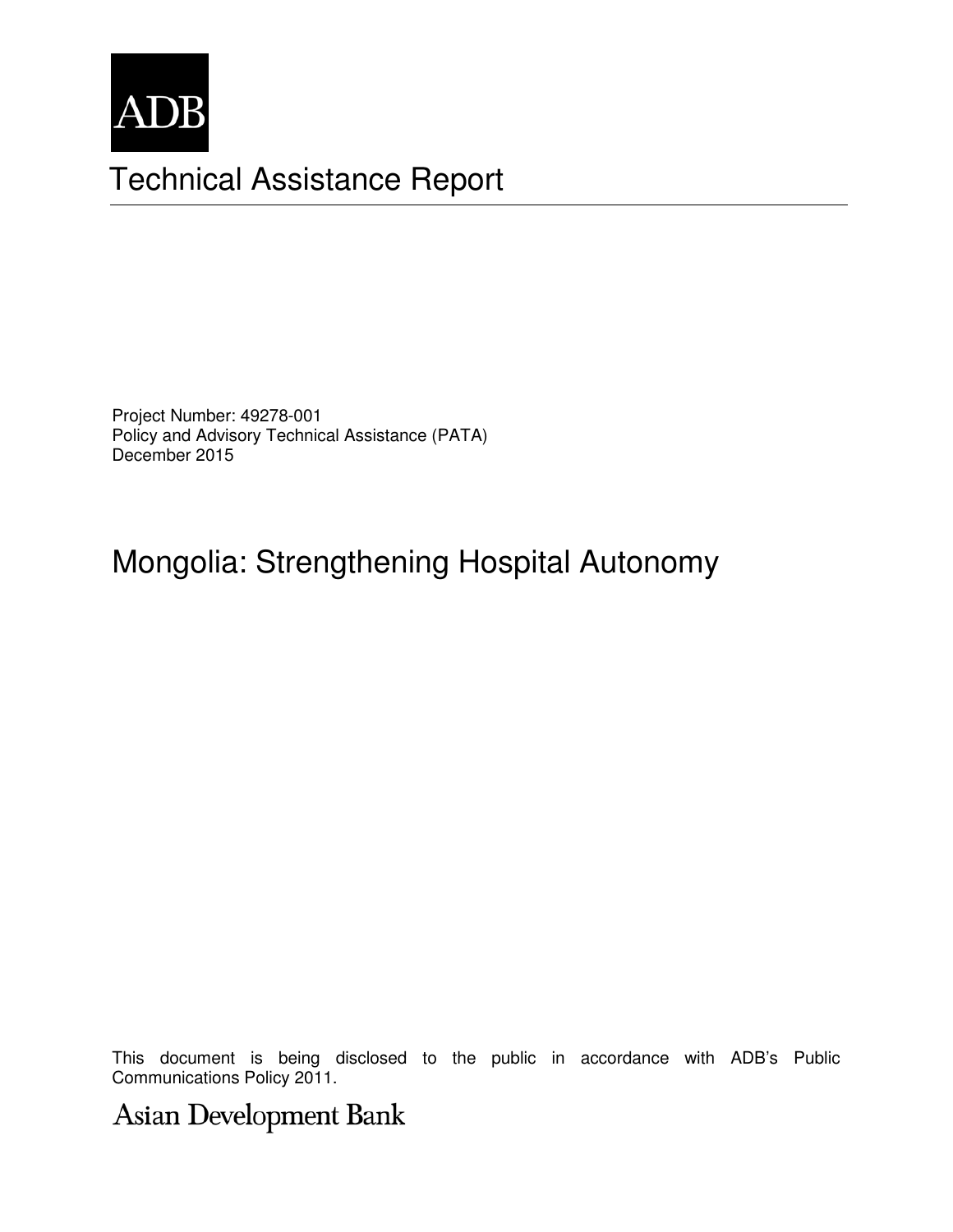#### **CURRENCY EQUIVALENTS**

(as of 7 December 2015)

| Currency unit |     | togrog (MNT) |
|---------------|-----|--------------|
| MNT1.00       | $=$ | \$0.000502   |
| \$1.00        | $=$ | MNT1,994.00  |

#### **ABBREVIATIONS**

| ADB.        | Asian Development Bank        |
|-------------|-------------------------------|
| <b>MOF</b>  | Ministry of Finance           |
| <b>MOHS</b> | Ministry of Health and Sports |
| TA          | technical assistance          |
| PIU         | project implementation unit   |

**NOTE**

In this report, "\$" refers to US dollars.

| <b>Vice-President</b>                                                  | S. Groff, Operations 2                                    |
|------------------------------------------------------------------------|-----------------------------------------------------------|
| <b>Director General</b>                                                | A. Konishi, East Asia Department (EARD)                   |
| S. Penjor, Urban and Social Sectors Division, EARD<br><b>Directors</b> |                                                           |
|                                                                        | R. Schoellhammer, Mongolia Resident Mission (MNRM), EARD  |
|                                                                        |                                                           |
| <b>Team leaders</b><br>C. Bodart, Principal Health Specialist, EARD    |                                                           |
|                                                                        | J. Altantuya, Senior Social Sector Officer, MNRM, EARD    |
| Team member                                                            | J. Ghimire, Senior Counsel, Office of the General Counsel |

In preparing any country program or strategy, financing any project, or by making any designation of or reference to a particular territory or geographic area in this document, the Asian Development Bank does not intend to make any judgments as to the legal or other status of any territory or area.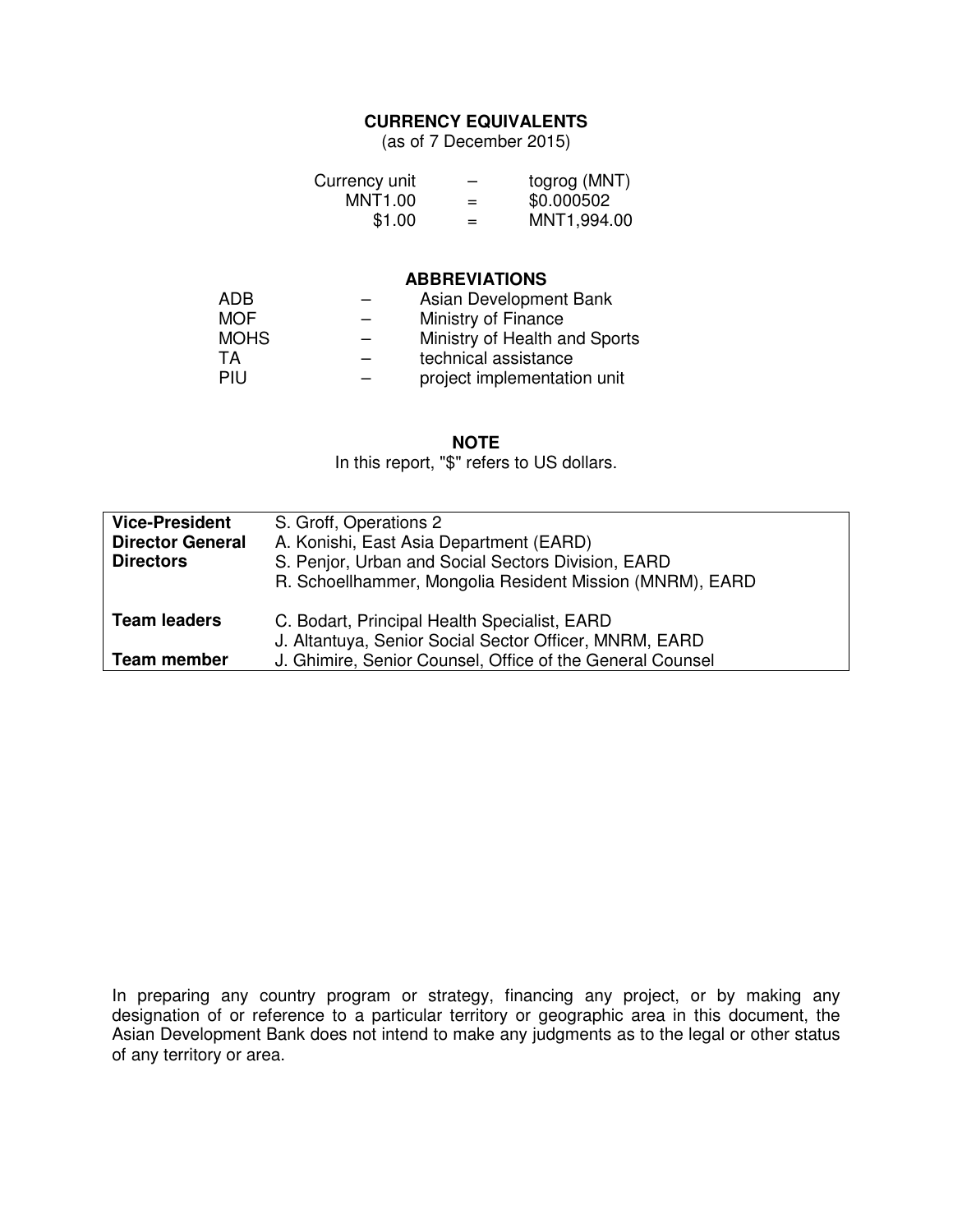## **CONTENTS**

| ۰,<br>۰.<br>w<br>۰. |
|---------------------|
|---------------------|

|             | POLICY AND ADVISORY TECHNICAL ASSISTANCE AT A GLANCE                                                                                                                                                                  |                            |  |
|-------------|-----------------------------------------------------------------------------------------------------------------------------------------------------------------------------------------------------------------------|----------------------------|--|
| I.          | <b>INTRODUCTION</b>                                                                                                                                                                                                   |                            |  |
| Ш.          | <b>ISSUES</b>                                                                                                                                                                                                         |                            |  |
| III.<br>IV. | THE POLICY AND ADVISORY TECHNICAL ASSISTANCE<br>Impacts and Outcome<br>А.<br>В.<br>Methodology and Key Activities<br>C.<br>Cost and Financing<br>D.<br><b>Implementation Arrangements</b><br>THE PRESIDENT'S DECISION | 3<br>3<br>3<br>4<br>4<br>5 |  |
|             |                                                                                                                                                                                                                       |                            |  |
|             | <b>APPENDIXES</b>                                                                                                                                                                                                     |                            |  |
| 1.          | Design and Monitoring Framework                                                                                                                                                                                       |                            |  |
| 2.          | Cost Estimates and Financing Plan                                                                                                                                                                                     |                            |  |
| 3.          | <b>Outline Terms of Reference for Consultants</b><br>10                                                                                                                                                               |                            |  |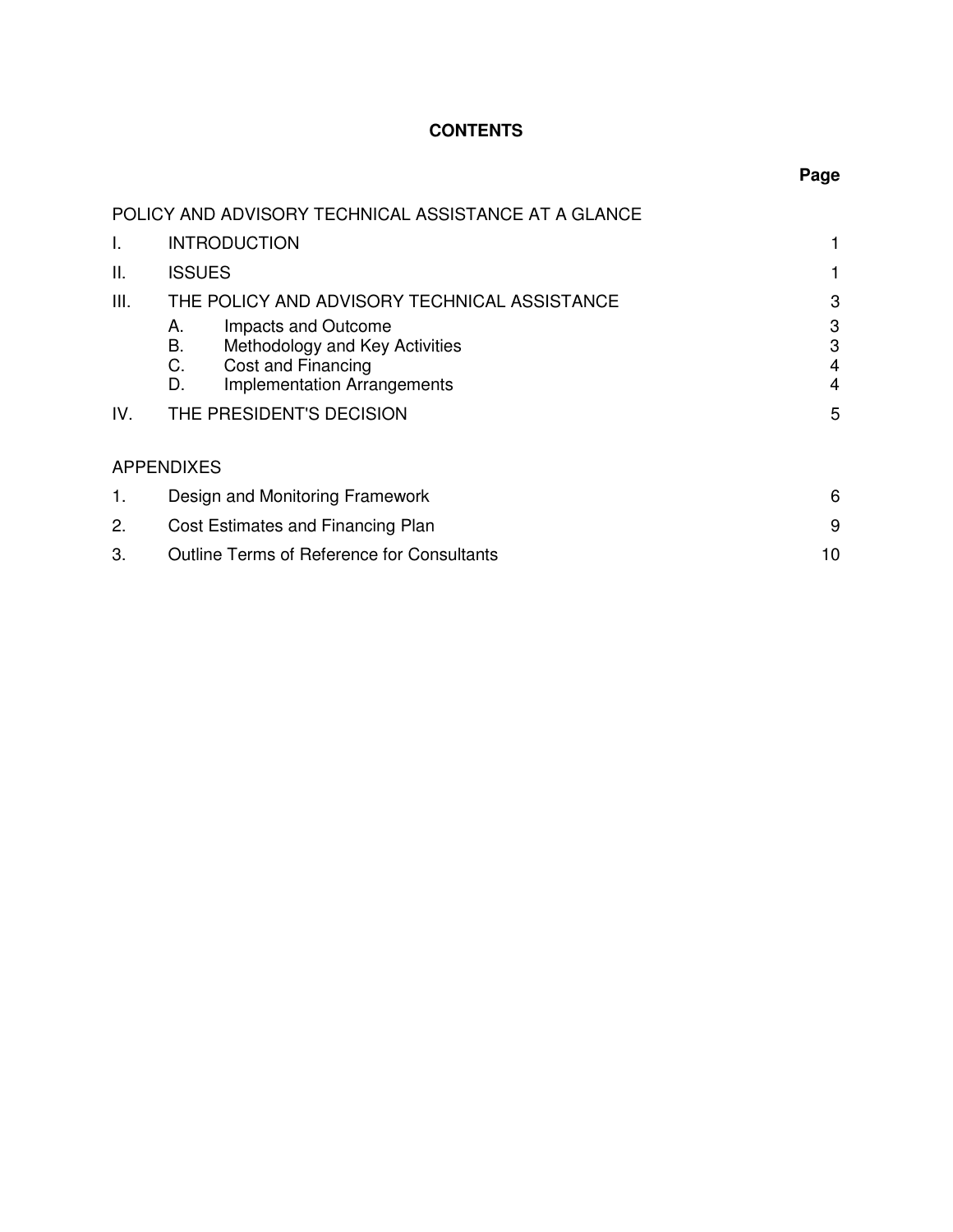#### **POLICY AND ADVISORY TECHNICAL ASSISTANCE AT A GLANCE**

| 1. Basic Data                                                                                         |                                                                                                                                                                                                               |                                |                                        | Project Number: 49278-001         |      |
|-------------------------------------------------------------------------------------------------------|---------------------------------------------------------------------------------------------------------------------------------------------------------------------------------------------------------------|--------------------------------|----------------------------------------|-----------------------------------|------|
| <b>Project Name</b>                                                                                   | Strengthening Hospital Autonomy                                                                                                                                                                               | <b>Department</b><br>/Division | EARD/EASS                              |                                   |      |
| <b>Country</b>                                                                                        | Mongolia                                                                                                                                                                                                      | <b>Executing</b><br>Agency     |                                        | Ministry of Health and Sports     |      |
| 2. Sector                                                                                             | Subsector(s)                                                                                                                                                                                                  |                                |                                        | <b>ADB Financing (\$ million)</b> |      |
| $I$ Health                                                                                            | Health sector development and reform                                                                                                                                                                          |                                |                                        |                                   | 1.10 |
|                                                                                                       |                                                                                                                                                                                                               |                                | <b>Total</b>                           |                                   | 1.10 |
| 3. Strategic Agenda                                                                                   | <b>Subcomponents</b>                                                                                                                                                                                          |                                | <b>Climate Change Information</b>      |                                   |      |
| Inclusive economic<br>growth (IEG)                                                                    | Pillar 2: Access to economic<br>opportunities, including jobs, made<br>more inclusive                                                                                                                         | Project                        | Climate Change impact on the           |                                   | Low  |
| 4. Drivers of Change                                                                                  | <b>Components</b>                                                                                                                                                                                             |                                | <b>Gender Equity and Mainstreaming</b> |                                   |      |
| Governance and<br>capacity development<br>(GCD)<br>Knowledge solutions<br>(KNS)<br>Partnerships (PAR) | Institutional development<br>Organizational development<br>Knowledge sharing activities<br>Pilot-testing innovation and learning<br>Bilateral institutions (not client<br>government)<br>Official cofinancing |                                | Some gender elements (SGE)             |                                   |      |
| 5. Poverty Targeting                                                                                  |                                                                                                                                                                                                               | <b>Location Impact</b>         |                                        |                                   |      |
| Project directly targets<br>poverty                                                                   | <b>No</b>                                                                                                                                                                                                     | Nation-wide                    |                                        |                                   | High |
| 6. TA Category:                                                                                       | B                                                                                                                                                                                                             |                                |                                        |                                   |      |
| 7. Safeguard Categorization Not Applicable                                                            |                                                                                                                                                                                                               |                                |                                        |                                   |      |
| 8. Financing                                                                                          |                                                                                                                                                                                                               |                                |                                        |                                   |      |
| <b>Modality and Sources</b>                                                                           |                                                                                                                                                                                                               |                                | Amount (\$ million)                    |                                   |      |
| <b>ADB</b>                                                                                            |                                                                                                                                                                                                               |                                |                                        | 1.10                              |      |
| Policy and advisory technical assistance: Technical Assistance Special<br>Fund                        |                                                                                                                                                                                                               |                                |                                        | 1.10                              |      |
| Cofinancing                                                                                           |                                                                                                                                                                                                               |                                |                                        | 0.00                              |      |
| None                                                                                                  |                                                                                                                                                                                                               |                                |                                        | 0.00                              |      |
| Counterpart                                                                                           |                                                                                                                                                                                                               |                                |                                        | 0.10                              |      |
| Government                                                                                            |                                                                                                                                                                                                               |                                |                                        | 0.10                              |      |
| <b>Total</b>                                                                                          |                                                                                                                                                                                                               |                                |                                        | 1.20                              |      |
| 9. Effective Development Cooperation                                                                  |                                                                                                                                                                                                               |                                |                                        |                                   |      |
| Use of country procurement systems                                                                    | No                                                                                                                                                                                                            |                                |                                        |                                   |      |
|                                                                                                       | Use of country public financial management systems<br>No                                                                                                                                                      |                                |                                        |                                   |      |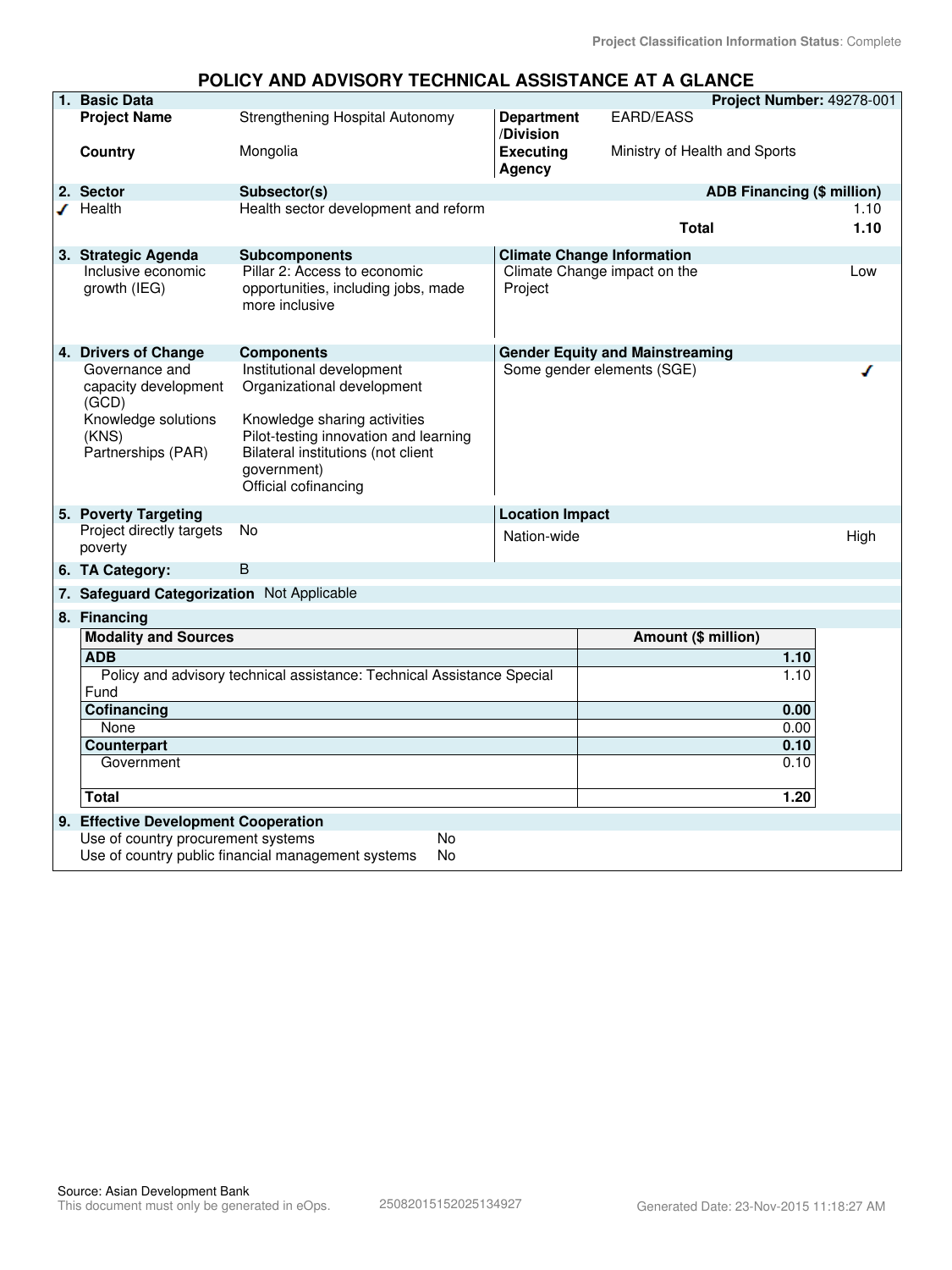## **I. INTRODUCTION**

1. The Government of Mongolia requested assistance from the Asian Development Bank (ADB) to strengthen public hospital autonomy. A fact-finding mission took place in Ulaanbaatar in August 2015, and ADB reached an agreement with the government on the impact, outcome, and outputs of the policy and advisory technical assistance (TA), as well as its cost and financing, the implementation arrangements, and outline terms of reference for consulting services. Concept clearance was obtained on 22 October 2015. The design and monitoring framework is in Appendix  $1<sup>1</sup>$  $1<sup>1</sup>$ 

#### **II. ISSUES**

2. Poor quality of health services in public hospitals is considered a major constraint. The public sector accounts for 78% of total hospital beds and 80% of total hospital admissions, and absorbs nearly 70% of the national health budget.<sup>[2](#page-4-1)</sup> International experience and best practices tend to confirm that the lack of autonomy in decision making in public hospitals, especially in relation to financing, human resources management, and procurement, is an important determinant of poor health service delivery.<sup>[3](#page-4-2)</sup> The Ministry of Health and Sports (MOHS) tends to micromanage public hospitals by defining the hospitals' strategies; allocating and regulating their budgets; appointing their executive management; managing their human resources; and handling the procurement of all major equipment, drugs, and supplies.<sup>[4](#page-4-3)</sup>

3. Public hospitals are financed from the state budget, the health insurance fund, and user fees. Hospital managers are constrained by rigid financing procedures that lead to major inefficiencies. For instance, hospital managers are not allowed to reallocate resources between cost categories without obtaining permission from the Ministry of Finance (MOF), which can take considerable time and effort. Savings at the end of the fiscal year are automatically returned to the Treasury, discouraging hospital managers from becoming more efficient. Hospital managers also lack the means to reward staff for good performances since not even savings can be used to supplement salaries. This results in less motivated staff and low performance of public hospitals, including poor quality of services.<sup>[5](#page-4-4)</sup> Public hospitals mostly serve poor and low-middle-income people, who make up about 60% of the total population (higher-income citizens tend to seek care from private hospitals or abroad), so improving public hospital management will primarily benefit the poorer and lower-middle-income groups.

4. The government has made some initial attempts to reform hospital management. The revised Health Law (2011) has provisions for the establishment of hospital management boards in state-owned, tertiary-level hospitals.<sup>[6](#page-4-5)</sup> However, because of changing priorities and lack of

<span id="page-4-0"></span> $\overline{a}$ 1 The TA first appeared in the business opportunities section of ADB's website on 3 November 2015.

<span id="page-4-1"></span><sup>2</sup> Government of Mongolia, Ministry of Health and Sports. 2015. *Health Indicators 2014*. Ulaanbaatar.

<span id="page-4-2"></span><sup>3</sup> A. Harding and A.S. Preker, eds. 2003. *Innovations in Health Service Delivery.* Washington, DC: The World Bank. Poor performances of public hospitals are explained by the incentive system the hospital faces, in which autonomy of decision making plays an important role. Preker states that incentives result from, first, pressures originating from the external environment, and second, the hospital's managerial instruments. External pressures are government oversight, organized purchasing (e.g., health insurance), market pressures, and governance from the owners of the hospital. Managerial instruments are reflected in the authority or autonomy given to its managers, the market environment created by the provider payment mechanism and exposure to competition, the extent to which the hospital keeps its surpluses and is responsible for its losses and debts, accountability mechanisms, and the extent to which social functions of the hospital are explicit and fully funded.

<span id="page-4-3"></span><sup>4</sup> The Ministry of Health was renamed MOHS in December 2014.

<sup>5</sup> Government of Mongolia, Ministry of Health. 2005. *Health Sector Strategic Master Plan 2005–2015.* Ulaanbaatar.

<span id="page-4-5"></span><span id="page-4-4"></span><sup>6</sup> Tertiary hospitals are regional diagnostic and treatment centers located in *aimags* (provinces), and state general and specialized hospitals in Ulaanbaatar.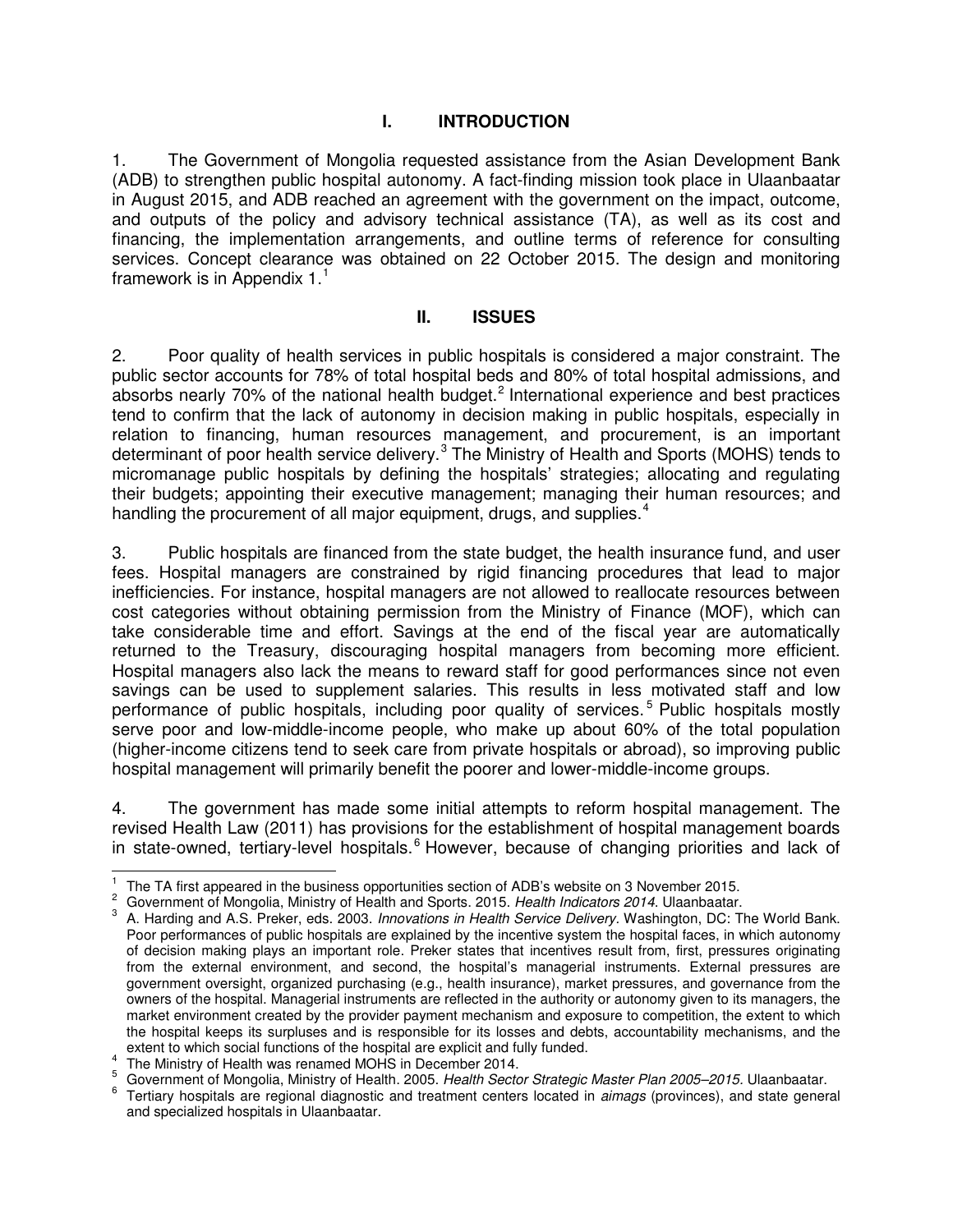technical capacity of MOHS, no regulations and operational tools exist that would help improve governance and management of financial and human resources, and aid the implementation of hospital autonomy. Implementation of hospital autonomy in a few tertiary-level public hospitals in 2011 resulted in merely adding another administrative layer—the management board—which complicated hospital administration since hospitals continued to operate under the direct control of MOHS. MOHS ceased this attempt in 2013.

5. Overall, Mongolia is developing a policy environment to improve quality of health services through the introduction of competition and market elements in the management of public hospitals.<sup>[7](#page-5-0)</sup> This objective is in line with the implementation framework of the Health Sector Strategic Master Plan, 2005–2015, to ensure transparency, accountability, autonomy, and appropriate delegation of authority in public hospitals.<sup>[8](#page-5-1)</sup> In July 2015, the government submitted to Parliament a package of draft legislation proposals, which aims to improve governance (enhanced decision-making power) and management of public hospitals in a comprehensive way.<sup>[9](#page-5-2)</sup> These new pieces of legislation will be closely interconnected with the revised Health Insurance Law (approved by Parliament in January 2015), which enables the health insurance organization to act as the main purchaser of health services. Autonomy of hospitals is a precondition to a sound purchasing process, since it allows hospitals to negotiate with the health insurance organization.

6. The capacity of MOHS and other central and local government agencies to engage in a broad hospital reform process needs to be strengthened. This will require a phased approach to hospital autonomy with built-in mechanisms to learn from the implementation process and readjust implementation tools as required. Senior hospital management staff, board members, and selected community representatives will require substantial capacity upgrades if they are to live up to their new responsibilities in managing autonomous facilities. The capacity of MOF to oversee and monitor hospital financing reform will also need to be reinforced.

7. ADB has supported government efforts to improve sector governance and strengthen health financing and health insurance under the Third Health Sector Development Project and the ongoing TA for Strengthening the Health Insurance System, which resulted in a high consensus among stakeholders on key policy reforms in the health sector, including provider and purchaser split, autonomous status of providers, health insurance as a strong purchaser, and pooling of funds; and fair competition between public and private providers.<sup>[10](#page-5-3)</sup> The Third Health Sector Development Project also assisted the government in identifying factors that influence hospital efficiency (i.e., lack of flexibility in financial management, centralized procurement, and high turnover of personnel) and supported the government in revising the Health Law (2011).

8. Based on this momentum, the government has requested ADB support to (i) further advance the regulatory framework for hospital autonomy, (ii) build capacity of the government and hospital staff to manage hospitals within the improved legal environment, and (iii) provide technical support for the gradual implementation of hospital autonomy.

 $\frac{1}{7}$ Government of Mongolia. 2012. *Government Action Plan, 2012–2016*. Ulaanbaatar.

<span id="page-5-1"></span><span id="page-5-0"></span><sup>8</sup> MOHS is in the process of updating the Health Sector Strategic Master Plan, 2005–2015 to adjust to the new sustainable development goals.

<span id="page-5-2"></span><sup>9</sup> The draft package of legislations includes a new draft law on medical care and the revision of the Health Law, the Budget Law, the State and Local Property Law, and the Civil Service Law.

<span id="page-5-3"></span><sup>10</sup> ADB. 2007. *Report and Recommendation of the President to the Board of Directors: Proposed Loan to Mongolia for the Third Health Sector Development Project*. Manila; ADB. 2013. *Technical Assistance to Mongolia for Strengthening the Health Insurance System.* Manila.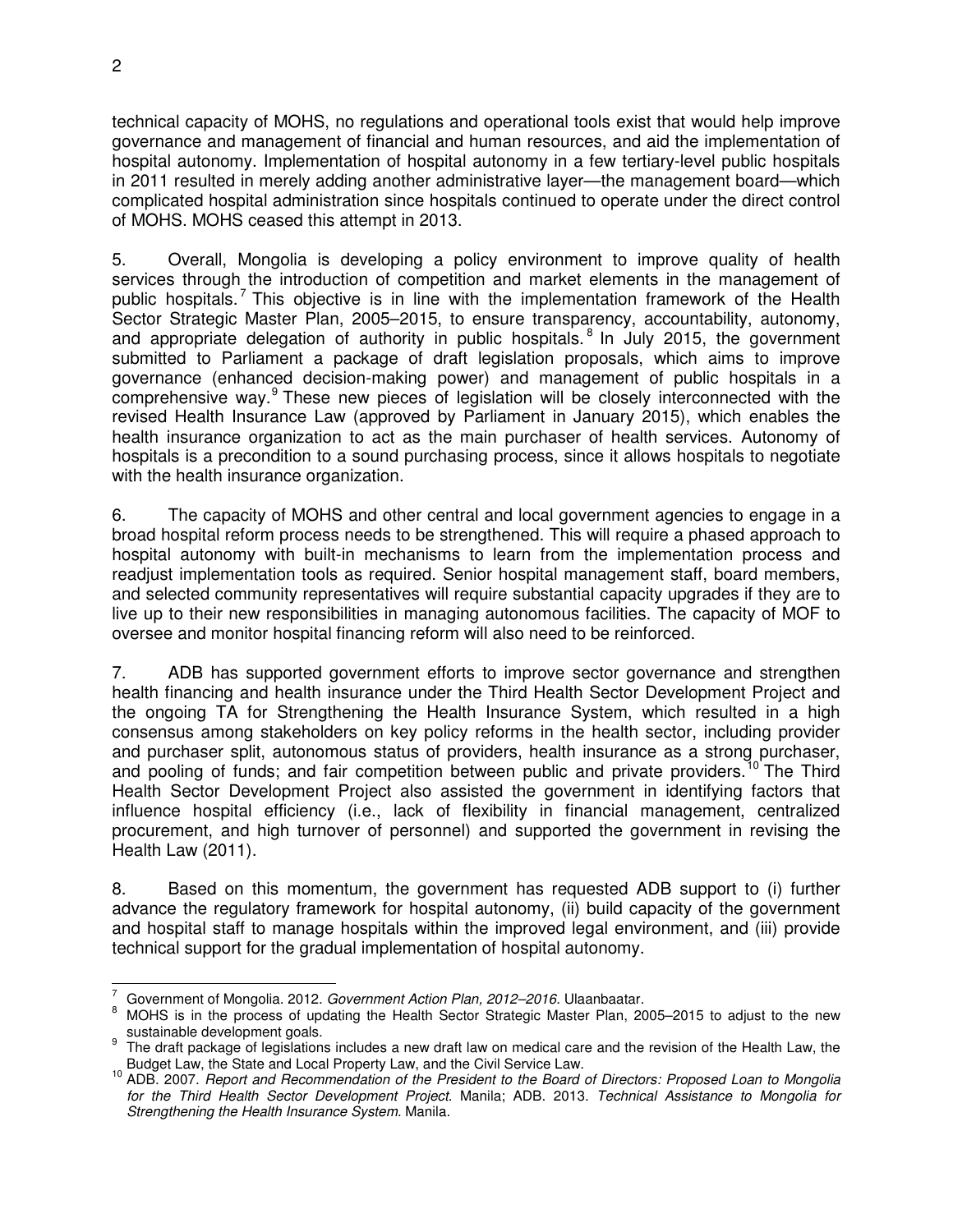## **III. THE POLICY AND ADVISORY TECHNICAL ASSISTANCE**

## **A. Impacts and Outcome**

9. The impacts will be public hospitals' management performance improved, and autonomy of general and specialized hospitals in managing financial and human resources ensured. The outcome will be autonomy in pilot hospitals strengthened and decision to expand autonomy nationwide taken.

## **B. Methodology and Key Activities**

10. An extensive review of international and national experiences will help in developing a conceptual framework and a strategic implementation plan for hospital autonomy based on extensive consultations with stakeholders. Readiness for implementation of hospital autonomy will be ensured through intensive development of institutional and human resource capacity. A phased action plan for hospital autonomy will be implemented in five selected facilities. Hospital performance will be monitored and evaluated, and lessons will serve for the formulation of policy recommendations for further improvements of hospital autonomy.

- 11. Key activities of the TA will be organized under four outputs:
	- (i) **Output 1: Regulatory environment for hospital autonomy analyzed and developed.** This output will support MOHS in consulting with stakeholders on the development of a conceptual framework and a strategic plan for phased implementation of hospital autonomy in Mongolia. This plan will be approved by the cabinet. The framework will include ownership, governance, management functions, financing, human resources, and social responsibility related to regulations on running public hospitals as enterprises, and will be based on an analysis of best international practices and careful selection of most suitable selfgoverning principles for Mongolia. Recommendations on policy and regulatory changes to increase the performance of autonomous hospitals will be developed. The activities of this output will follow a wide participatory approach, so a series of consultative and consensus-building meetings will be organized.
	- (ii) **Output 2**: **Institutional and human resource capacity for hospital autonomy strengthened.** This output will focus on strengthening institutional and human resource capacity based on a training needs assessment. Training programs for MOHS and other central and local government agencies will aim to strengthen their capacity for the new supervisory and regulatory tasks, while a series of management training sessions for hospital staff—including hospital board members, directors, managers, and selected community representatives—will focus on exercising the delegated decision-making rights in the areas of finance, procurement, human resources, and operational management. Training will follow a competency-based approach, which will include task analysis, defining training objectives, methodology, and development of training materials.
	- (iii) **Output 3: Hospital autonomy implementation piloted.** This output will pilottest the implementation of the approved hospital autonomy framework. The pilot will be carried out in five selected hospitals, including secondary (*aimag* [provincial] and district general hospitals) and tertiary hospitals (regional diagnostic and treatment centers, and specialized hospitals). A time-bound action plan and monitoring and evaluation tool for hospital performance and operations will be developed for each of the selected hospitals to enable successful implementation of autonomy in the pilot phase. The pilot implementation process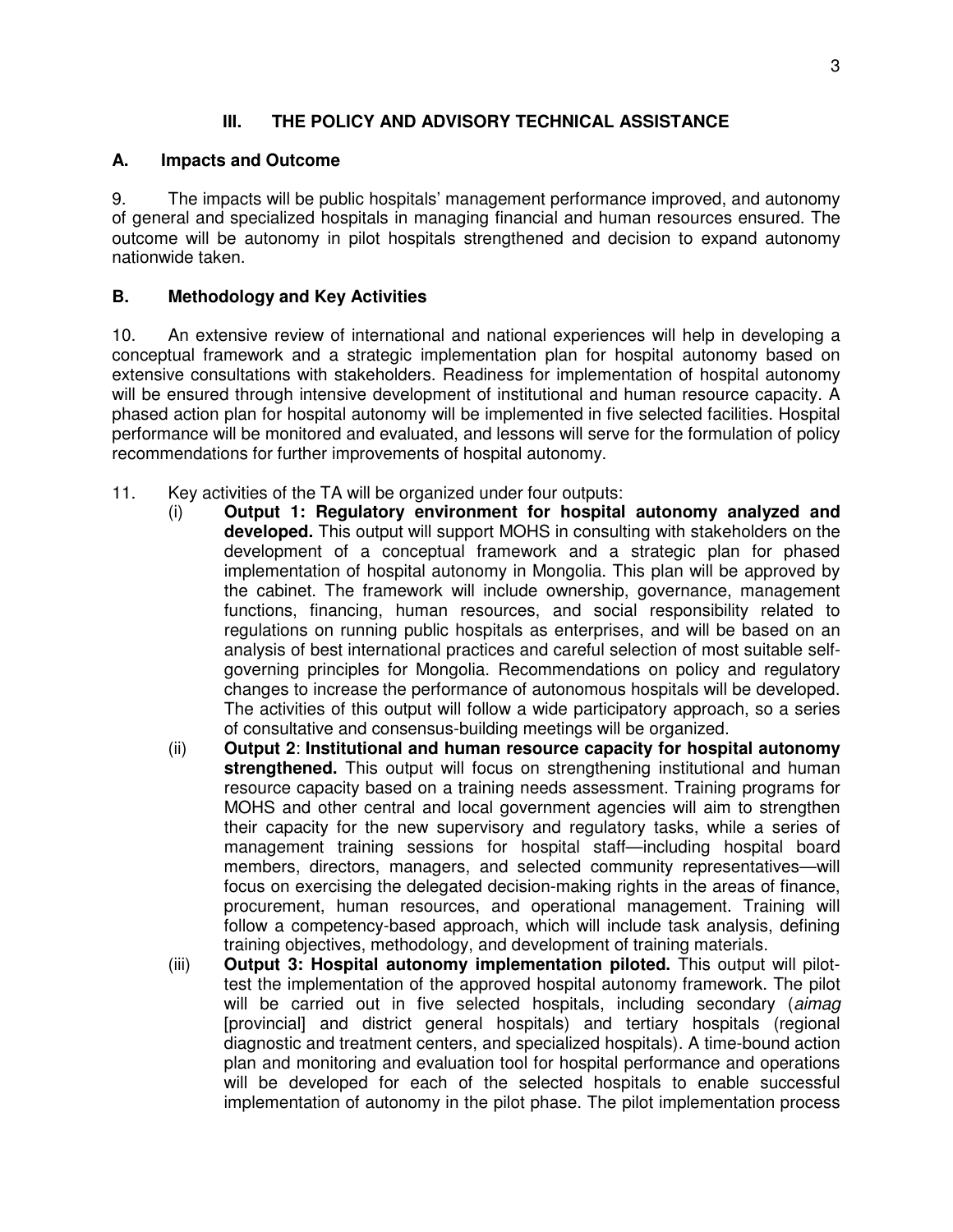will be supported by the proposed TA. Based on the lessons from implementing the output, additional recommendations to improve the policy design and for full implementation of the hospital autonomy framework will be provided.

(iv) **Output 4: Public awareness on hospital autonomy increased.** The TA will develop a plan and implement an advocacy campaign to increase public awareness on hospital autonomy with a specific focus on target groups. The TA will also prepare and implement a plan for community consultation and participation to monitor the activities of hospitals selected for implementation of hospital autonomy. A knowledge product and policy recommendations based on implementation results will be developed and disseminated at the end of project implementation.

12. The key risk is that the priorities of the government change after the 2016 election, lessening its interest in hospital autonomy. The implementation of the TA could also be hindered if Parliament delays the passage of the Medical Care Act and other supporting laws. Finally, central government officials' resistance to hospital autonomy could be another risk.

## **C. Cost and Financing**

13. The TA is estimated to cost \$1,200,000, of which \$1,100,000 will be financed on a grant basis by ADB's Technical Assistance Special Fund (TASF-V). The government will provide counterpart support in the form of office accommodation for the project implementation unit (PIU) and other consultants, venues for meetings, counterpart staff and allowances, access to data, miscellaneous administrative expenses, and other in-kind contributions.

#### **D. Implementation Arrangements**

14. MOHS will be the executing agency of the TA and will designate a senior staff member as the TA focal point. MOHS will set up and chair a technical working group at the onset of TA implementation with participation of all key stakeholders (MOF, Ulaanbaatar City Health Department, Ministry of Population Development and Social Protection, Social Insurance General Office, Mongolian Hospital Association, and consumer representatives). The TA will be implemented over 24 months, tentatively from 1 April 2016 to 31 March 2018.

15. In dialogue with MOHS, ADB will recruit a consulting firm using quality- and cost-based selection with a ratio of 90:10 and a simplified technical proposal to provide 21 person-months of international and 20 person-months of national consulting inputs, including experts in hospital autonomy, governance, health and hospital management, and capacity building. In addition, two national consultants will be recruited individually to help develop and implement an advocacy plan and public campaign (2 person-months), and a community participation plan (4 personmonths). A PIU will be set up to assist project implementation and day-to-day organizational and technical matters. A project coordinator (24 person-months) and an administration and finance coordinator (27 person-months), who will be part of the PIU, will be recruited as individual consultants by ADB and paid from TA funds. The consulting firm, national individual consultants, and coordinators will be hired in accordance with ADB's Guidelines on the Use of Consultants (2013, as amended from time to time). The terms of reference (Appendix 3) outline their tasks and reporting requirements.

16. The PIU will be responsible for procuring the office equipment under the supervision of MOHS in accordance with ADB's Procurement Guidelines (2015, as amended from time to time). MOHS will retain the equipment upon TA completion. TA funds will be disbursed in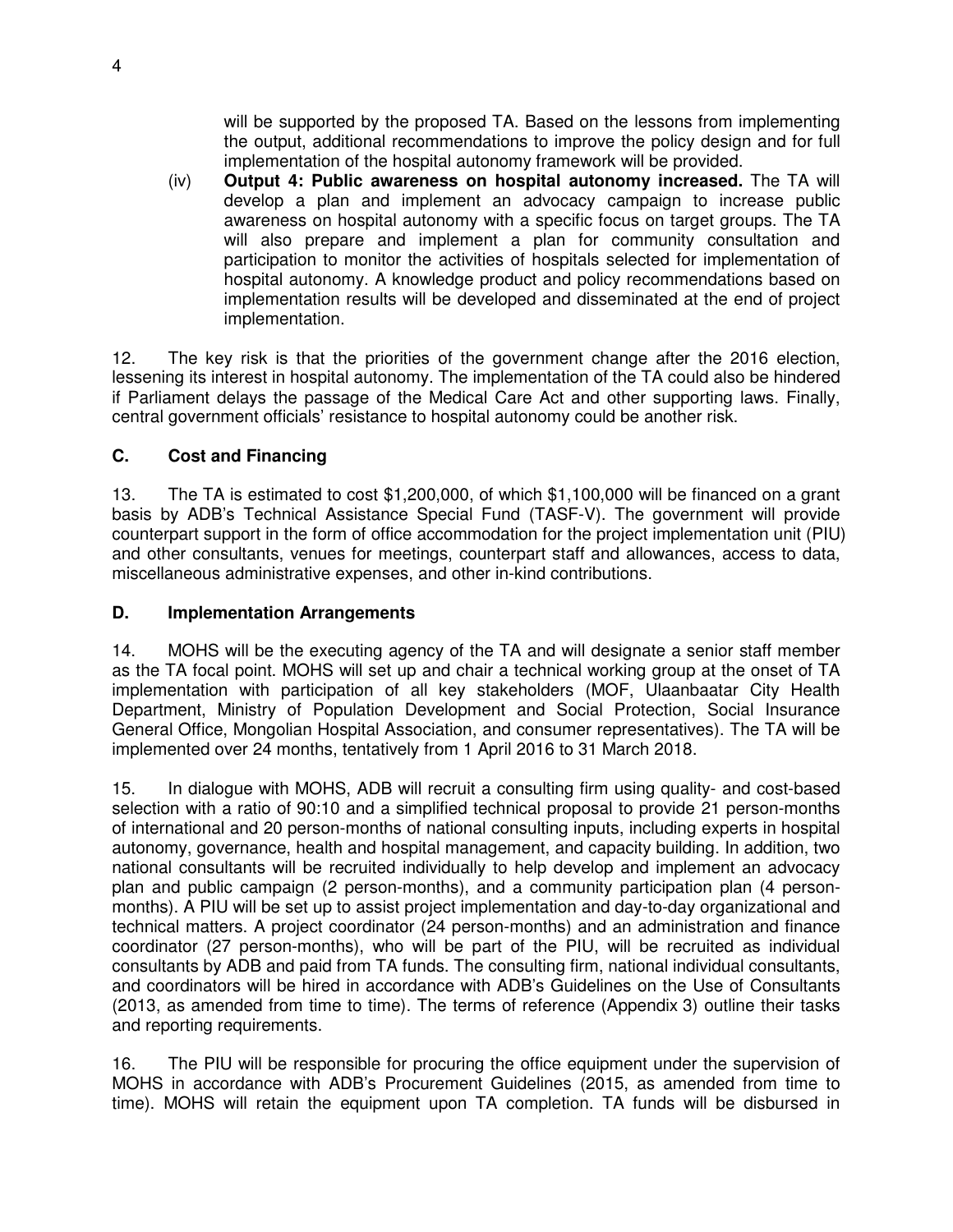accordance with the *Technical Assistance Disbursement Handbook* (2010, as amended from time to time). To assist implementation, ADB may establish an advance payment facility for the executing agency to support certain agreed cash expenditures, including workshops, training, seminars and conferences, and implementation of field work and survey activities, with details of the proposed activities, including cost estimates, submitted through the executing agency to ADB for approval. ADB may also make certain direct payments (e.g., for workshop venues).

17. TA achievements will be disseminated to policymakers, the private sector, civil society, and the media, for instance by means of workshops, publications, and through the local media. Advocacy activities and a plan for community consultation and participation to support hospital autonomy will be implemented. A final conference, with the participation of all stakeholders will be held and a knowledge product (policy brief) will be prepared to capture the policy recommendations for the government resulting from hospital autonomy implementation.

## **IV. THE PRESIDENT'S DECISION**

18. The President, acting under the authority delegated by the Board, has approved the provision of technical assistance not exceeding the equivalent of \$1,100,000 on a grant basis to the Government of Mongolia for Strengthening Hospital Autonomy, and hereby reports this action to the Board.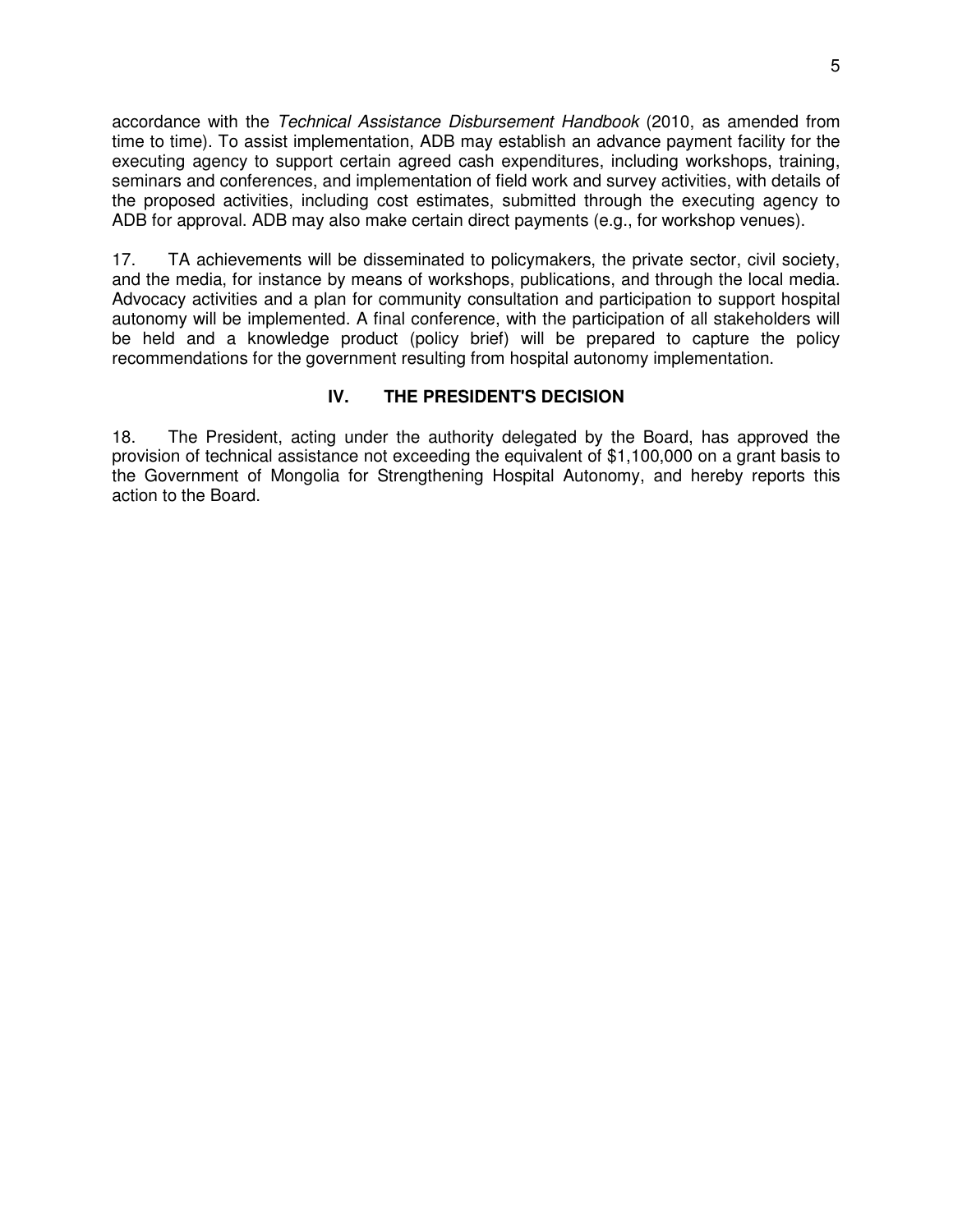## **DESIGN AND MONITORING FRAMEWORK**

#### **Impacts the TA is Aligned with**

Public hospitals' management performance improved (The Implementation Framework of the Health Sector Strategic Master Plan, 2006-2015)<sup>a</sup>

Autonomy of general and specialized hospitals in managing financial and human resources ensured (The Government Action Plan, 2012-2016)<sup>b</sup>

| <b>Results Chain</b>                                                                                                       | <b>Performance Indicators</b><br>with Targets and Baselines                                                                                                                                                                                              | <b>Data Sources and</b><br><b>Reporting</b> | <b>Risks</b>                                                                                                                 |
|----------------------------------------------------------------------------------------------------------------------------|----------------------------------------------------------------------------------------------------------------------------------------------------------------------------------------------------------------------------------------------------------|---------------------------------------------|------------------------------------------------------------------------------------------------------------------------------|
| <b>Outcome</b><br>Autonomy in pilot<br>hospitals<br>strengthened and<br>decision to expand<br>autonomy nationwide<br>taken | a. Strategic plan for the<br>nation-wide and phased<br>implementation of hospital<br>autonomy approved by<br>March 2017<br>(baseline 2015: NA)                                                                                                           | a. Government<br>resolution, cabinet        | Central government<br>officials resist hospital<br>autonomy                                                                  |
|                                                                                                                            | b. At least 50% of selected<br>hospitals operating<br>autonomously with<br>improved financial<br>management, human<br>resources and patient<br>satisfaction based on<br>approved assessment<br>criteria by March 2019 <sup>c</sup><br>(baseline 2015: 0) | b. Project completion<br>report, MOHS       |                                                                                                                              |
| <b>Outputs</b><br>1. Regulatory<br>environment for                                                                         | 1a. Hospital autonomy<br>conceptual framework                                                                                                                                                                                                            | 1a. Government<br>resolution, cabinet       | Delayed passage of<br>the Medical Care Act                                                                                   |
| hospital autonomy<br>analyzed and                                                                                          | developed and approved<br>by Q1 2017<br>(baseline 2015: NA)                                                                                                                                                                                              |                                             | by the Parliament<br>Change in priorities of                                                                                 |
| developed                                                                                                                  | 1b. Regulatory,<br>organizational, and<br>managerial reform for<br>hospital autonomy<br>approved by Q2 2017<br>(baseline 2015: NA)                                                                                                                       | 1b. Ministerial order,<br><b>MOHS</b>       | the government<br>following the 2016<br>election reduces<br>interest in and support<br>for implementing<br>hospital autonomy |
| 2. Institutional and<br>human resource<br>capacity for hospital<br>autonomy                                                | 2a. Institutional and human<br>resource capacity-building<br>program developed by Q1<br>2017 (baseline 2015: NA)                                                                                                                                         | 2a-2b. Project progress<br>report, MOHS     |                                                                                                                              |
| strengthened                                                                                                               | 2b. More than 50% of<br>participants in institutional<br>and staff capacity<br>development under the<br>project are women<br>(baseline 2015: NA)                                                                                                         |                                             |                                                                                                                              |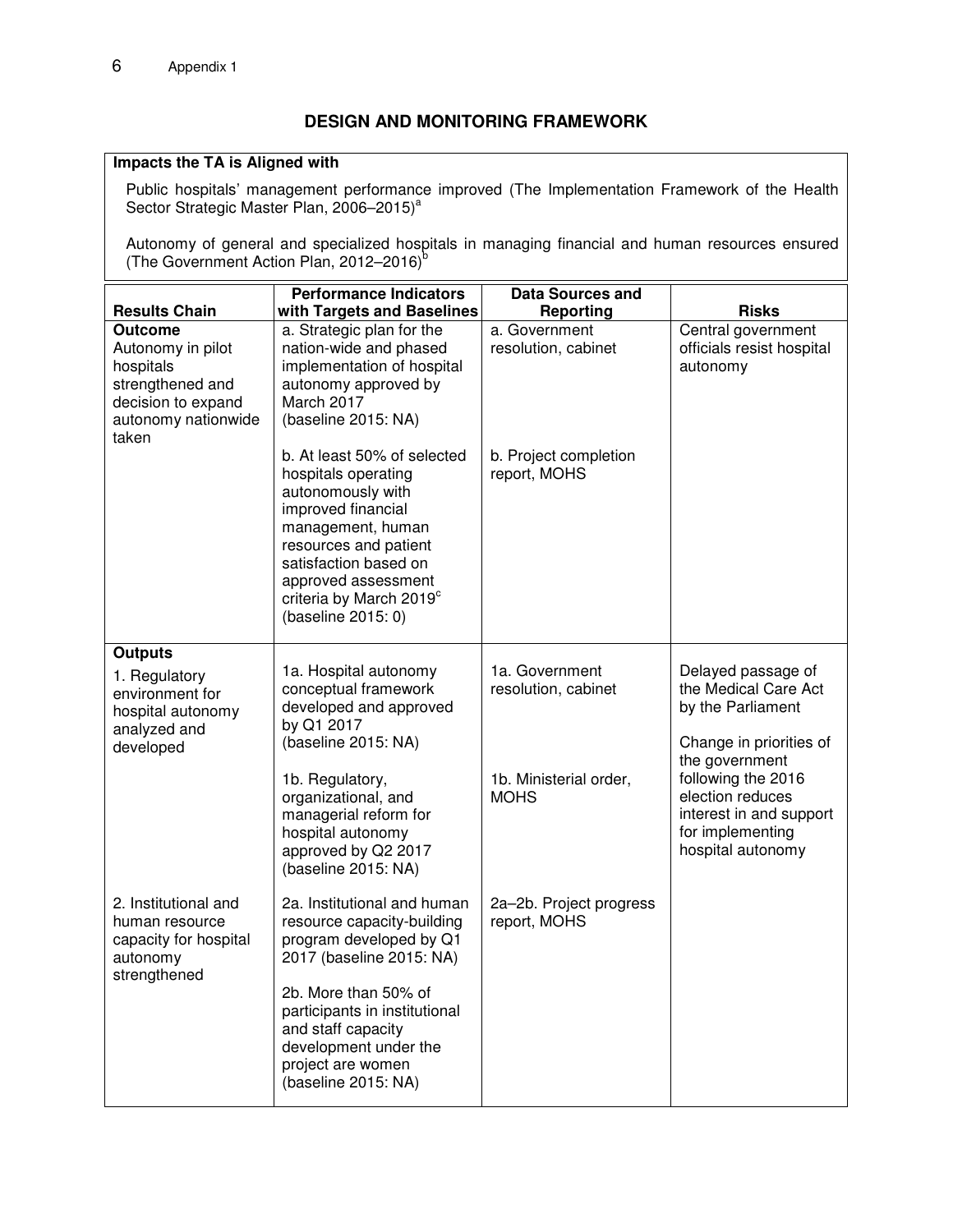| <b>Results Chain</b>                                     | <b>Performance Indicators</b><br>with Targets and Baselines                                                                                                                                       | <b>Data Sources and</b><br>Reporting     | <b>Risks</b> |  |
|----------------------------------------------------------|---------------------------------------------------------------------------------------------------------------------------------------------------------------------------------------------------|------------------------------------------|--------------|--|
| 3. Hospital autonomy                                     | 3a. 100% of selected                                                                                                                                                                              | 3a-3c. Project progress                  |              |  |
| implementation                                           | hospitals have functional                                                                                                                                                                         | report, MOHS                             |              |  |
| piloted                                                  | management boards with                                                                                                                                                                            |                                          |              |  |
|                                                          | client representation by Q1                                                                                                                                                                       |                                          |              |  |
|                                                          | 2018 (baseline 2015: 0)                                                                                                                                                                           |                                          |              |  |
|                                                          | 3b. Management boards of<br>at least 50% of selected<br>hospitals execute their<br>decision rights with respect<br>to financial and human<br>resources by Q1 2018<br>(baseline 2015: NA)          |                                          |              |  |
|                                                          | 3c. Executive management<br>of at least 50% of selected<br>hospitals appointed by<br>hospital management<br>boards and have<br>performance contracts by<br>the end of 2017<br>(baseline 2015: NA) |                                          |              |  |
| 4. Public awareness<br>on hospital autonomy<br>increased | 4a. Policy brief on hospital<br>autonomy prepared and<br>approved by Q1 2018<br>(baseline 2015: NA)                                                                                               | 4a. MOHS and ADB                         |              |  |
|                                                          | 4b. Final conference on<br>policy recommendations'<br>dissemination carried out<br>by Q1 2018<br>(baseline 2015: NA)                                                                              | 4b. Project final report,<br><b>MOHS</b> |              |  |
| <b>Key Activities with Milestones</b>                    |                                                                                                                                                                                                   |                                          |              |  |

- 1. **Regulatory environment for hospital autonomy analyzed and developed**
- 1.1 Describe and analyze best international practices in hospital autonomy applicable to a Mongolian context (Q2 2016).
- 1.2 Conduct an extensive desk review of legal, policy, regulatory, organizational, and managementrelated documents governing the operations of public hospitals in Mongolia (Q2–Q3 2016).
- 1.3 Develop and recommend a conceptual framework for hospital autonomy (ownership, governance, and executing and operational management functions with special emphasis on strategy development, social responsibility, financing, human resource management, and procurement) based on extensive consultations with stakeholders (Q3–Q4 2016).
- 1.4 Develop a strategic plan for implementation of hospital autonomy through a wide participatory process (Q3–Q4 2016).
- 1.5 Develop policy and regulations to fill any gaps in the implementation of the framework (Q4 2016– Q2 2017).
- 1.6 Conduct a series of consultative meetings to build consensus on the hospital autonomy conceptual framework, strategy plan, and other related issues (Q3 2016–Q2 2017).

#### **2. Institutional and human resource capacity for hospital autonomy strengthened**

2.1 Conduct a training needs assessment to undertake institutional and human resource development for the implementation of hospital autonomy (Q4 2016–Q1 2017).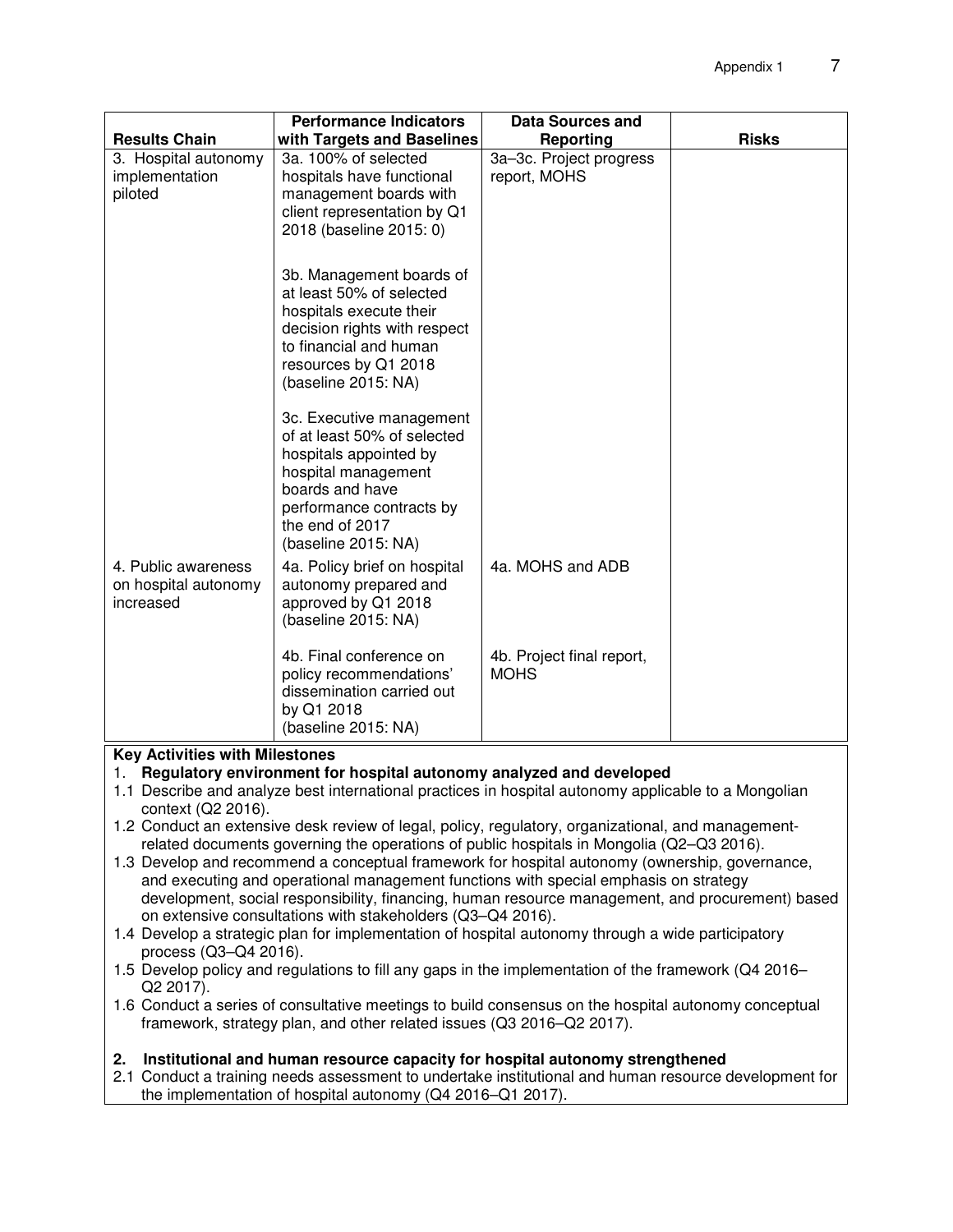- 2.2 Design a training curriculum and program to build institutional and human resource capacity (Q3 2016–Q1 2017).
- 2.3 Implement training programs to build institutional and human resource capacity for policymakers and operational staff (Q2 2017–Q1 2018).

#### **3. Hospital autonomy implementation piloted**

- 3.1 Develop selection criteria and select five hospitals to pilot-test autonomy at different levels of the health-care system (Q2–Q3 2016).
- 3.2 Develop a phased action plan based on the strategic plan for implementation of hospital autonomy (Q4 2016–Q1 2017).
- 3.3 Conduct training to enhance hospital management practices in selected hospitals (Q4 2016–Q4 2017).
- 3.4 Provide policy and advisory technical assistance during pilot implementation, including development of an M&E framework and assessment criteria (Q4 2016–Q1 2018).
- 3.5 Monitor and evaluate the hospital operations and performance based on the M&E framework (Q4 2016–Q1 2018).
- 3.6 Provide policy recommendations based on lessons learnt from the pilot for further improvements of hospital autonomy implementation (Q4 2017–Q1 2018).

#### **4. Public awareness on hospital autonomy increased**

- 4.1 Conduct advocacy activities to support hospital autonomy implementation in selected hospitals (Q3 2016–Q4 2017).
- 4.2 Prepare and implement a plan for community consultation and participation of selected hospitals (Q2–Q4 2017).
- 4.3 Prepare a knowledge product (policy brief) and policy recommendations based on implementation results (Q4 2017).
- 4.4 Organize a final conference on dissemination of outputs and policy recommendations (Q1 2018).

#### **Inputs**

ADB: \$1,100,000

Note: The government will provide counterpart support in the form of office accommodation for the project implementation unit and other consultants, venues for meetings, counterpart staff and allowances, access to data, miscellaneous administrative expenses, and other in-kind contributions.

#### **Assumptions for Partner Financing**

Not applicable.

ADB = Asian Development Bank, MOHS = Ministry of Health and Sports, M&E = monitoring and evaluation,  $NA = not applicable, Q = quarter.$ 

- Government of Mongolia, Ministry of Health. 2007. The Implementation Framework of the Health Sector Strategic *Master Plan, 2006–2015*. Ulaanbaatar.
- b<br>Covernment of Mongolia. 2012. *The Government Action Plan, 2012–2016*. Ulaanbaatar.

 $\degree$  Assessment criteria will be developed and approved during implementation.

Source: Asian Development Bank.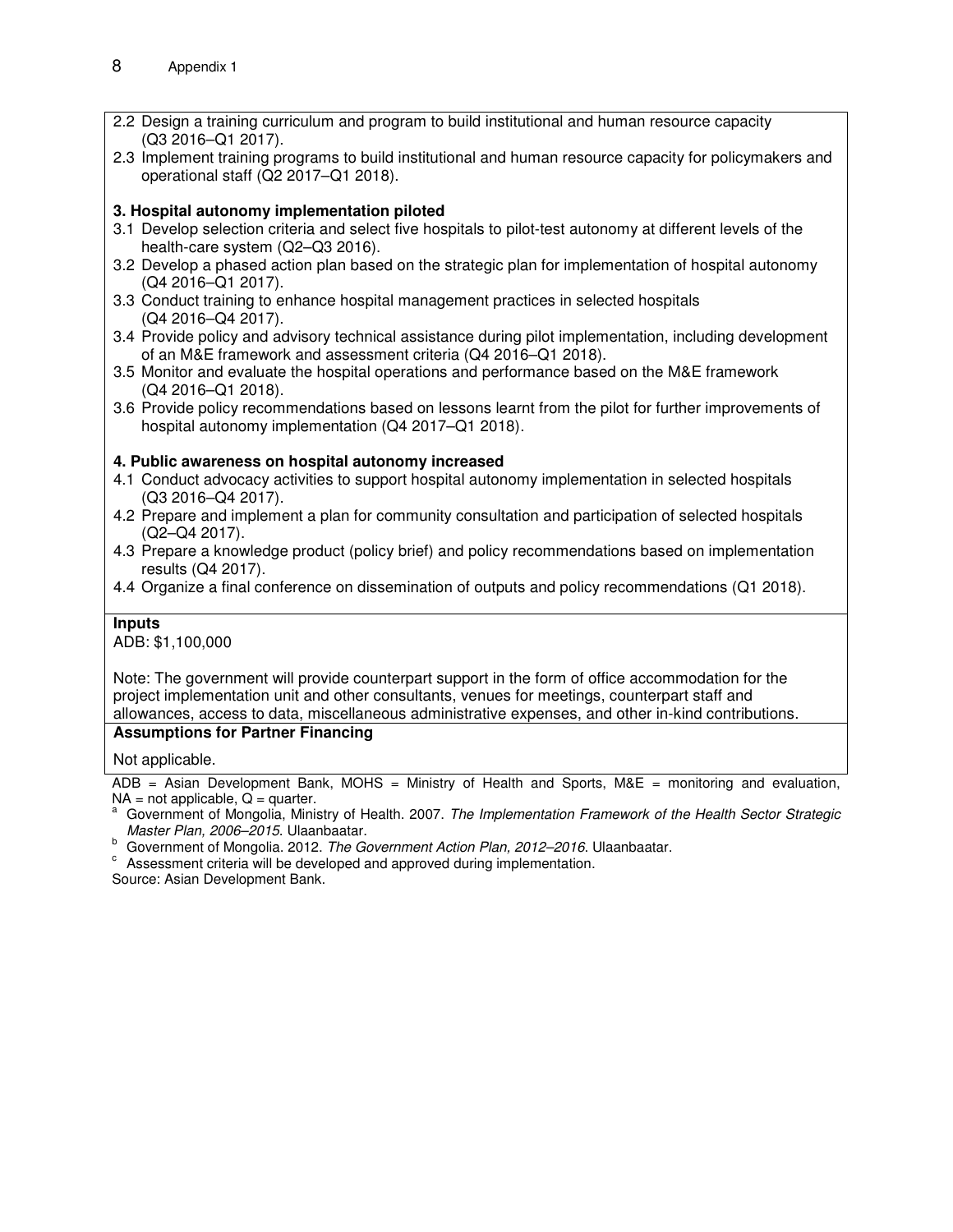#### **COST ESTIMATES AND FINANCING PLAN**

(\$'000)

| ιν νυν γ                                                          |               |  |  |  |
|-------------------------------------------------------------------|---------------|--|--|--|
| Item                                                              | <b>Amount</b> |  |  |  |
| Asian Development Bank <sup>a</sup>                               |               |  |  |  |
| 1. Consultants                                                    |               |  |  |  |
| a. Remuneration and per diem                                      |               |  |  |  |
| International consultants                                         | 470.0         |  |  |  |
| National consultants<br>ÎĹ.                                       | 220.0         |  |  |  |
| b. International and local travel                                 | 60.0          |  |  |  |
| c. Reports and communications                                     | 5.0           |  |  |  |
| Equipment <sup>b</sup><br>2.                                      | 15.0          |  |  |  |
| Training, seminars, and conferences<br>3.                         |               |  |  |  |
| a. Facilitators and resource persons                              | 10.0          |  |  |  |
| Training program<br>b.                                            | 120.0         |  |  |  |
| c. Publication and distribution of training materials, advocacy   | 50.0          |  |  |  |
| activities                                                        |               |  |  |  |
| Surveys<br>4.                                                     | 50.0          |  |  |  |
| 5.<br>Miscellaneous administration and support costs <sup>c</sup> | 25.0          |  |  |  |
| 6.<br>Representative for contract negotiations                    | 5.0           |  |  |  |
| Contingencies<br>7.                                               | 70.0          |  |  |  |
| Total                                                             | 1,100.0       |  |  |  |
| Notoc:                                                            |               |  |  |  |

Notes:

1. The technical assistance (TA) is estimated to cost \$1,200,000, of which contributions from the Asian Development Bank are presented in the table above. The government will provide counterpart support in the form of office accommodation for the project implementation unit and other consultants, venues for meetings, counterpart staff and allowances, access to data, miscellaneous administrative expenses, and other in-kind contributions. The value of government contribution is estimated to account for 8% of the total TA cost.

2. TA funds for budget line items 2–5 will be administered by the executing agency, and advance payment facility may be used.

<sup>a</sup> Financed by the Asian Development Bank's Technical Assistance Special Fund (TASF-V). To be turned over to the executing agency upon completion of TA activities.

b executing agency upon complements. The small office equipment.

<sup>c</sup> Includes interpretation and translation costs.

Source: Asian Development Bank estimates.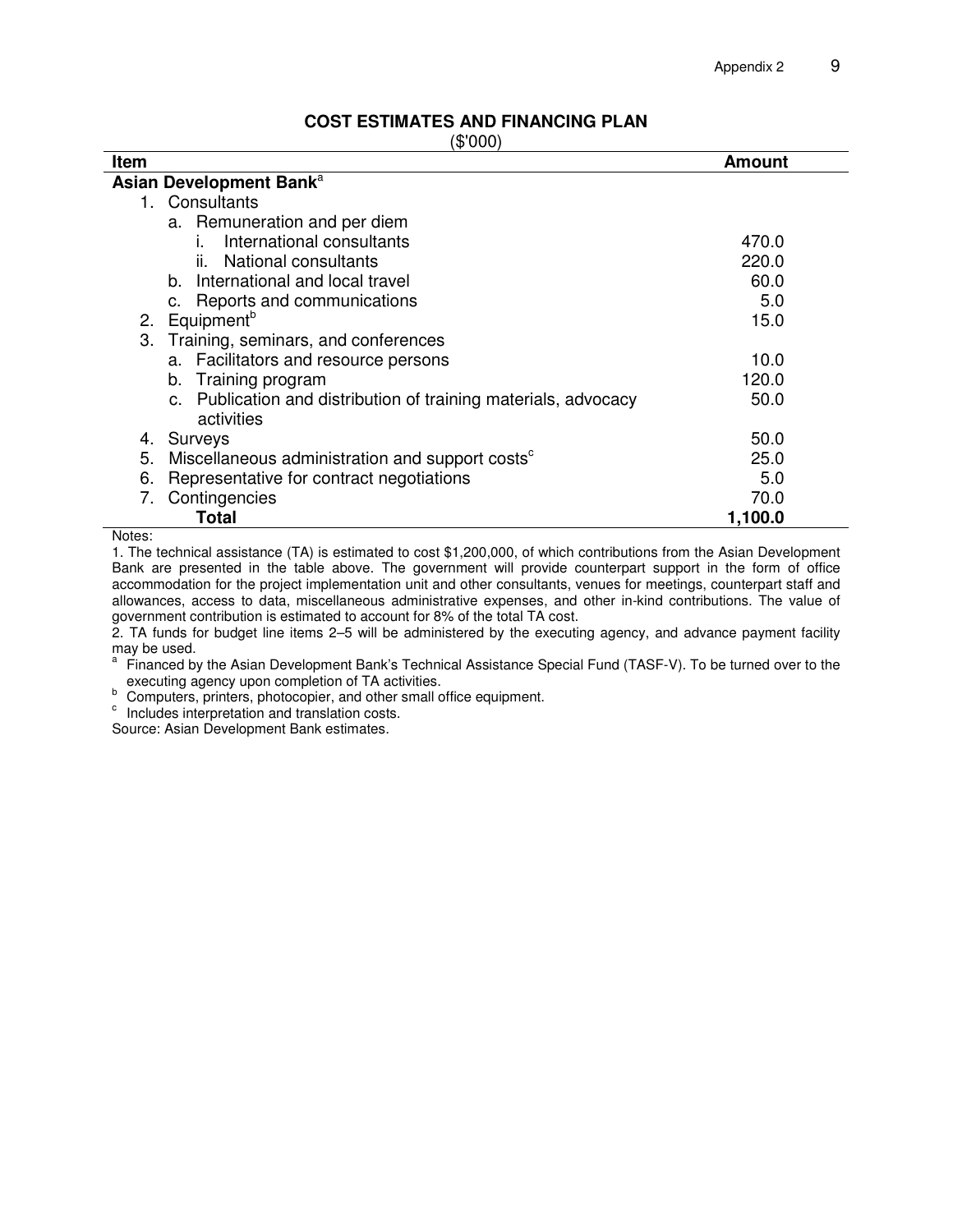## **OUTLINE TERMS OF REFERENCE FOR CONSULTANTS**

1. The Asian Development Bank (ADB) will engage a consulting firm for the duration of the technical assistance (TA) in accordance with ADB's Guidelines on the Use of Consultants (2013, as amended from time to time). The firm will provide consulting services on hospital autonomy, governance, health and hospital management, and capacity building. The firm will be recruited using the quality- and cost-based selection procedure (quality–cost ratio of 90:10 and a simplified technical proposal). In addition, two national consultants will be recruited individually to help develop and implement an advocacy plan and public campaign, and a community participation plan. A project implementation unit (PIU), comprising a project coordinator and an administration and finance coordinator, will be established to assist project implementation and day-to-day organizational and technical matters and is recruited individually by ADB.

## **A. Consulting Firm**

2. **Senior health sector reform specialist and team leader** (international, 11 person-months). The specialist should preferably have an advanced qualification in health and hospital management from a recognized institute with at least 10 years of international experience in health sector and health system reform in several countries. The specialist will help conceptualize and guide the implementation of hospital autonomy in five selected hospitals, which are to serve as pilot facilities. The specialist will provide the technical lead and will conduct extensive technical and/or consultative discussions and consensus meetings with various counterparts to reach the best possible decisions that cover all potential concerns. The team leader will report to the Ministry of Health and Sports (MOHS), the PIU, and ADB. In close coordination with MOHS and ADB, the consultant will:

- (i) review international literature and analyze best international practices in hospital autonomy applicable to a Mongolian context;
- (ii) conduct an extensive desk review of legal, policy, regulatory, organizational, and management-related documents governing the operations of public hospitals in Mongolia;
- (iii) develop and recommend a conceptual framework of the hospital autonomy (ownership, including public–private partnership models, governance, and executing and operational management functions with special emphasis on strategy development, social responsibility, financing, human resources management, and procurement);
- (iv) assist in the development of a strategic plan for the implementation of hospital autonomy;
- (v) assist MOHS in organizing consultative and/or consensus meetings with various counterparts to reach the best possible decisions that cover all potential concerns about hospital autonomy implementation;
- (vi) prepare policy and regulation recommendations to address existing gaps in the implementation of the framework;
- (vii) provide ongoing policy and technical advice to MOHS and the selected hospitals during implementation; and
- (viii) monitor and evaluate the implementation of hospital operations and performance based on the developed monitoring and evaluation framework.

3. **Health sector reform specialist** (national, 10 person-months). The specialist should preferably have a postgraduate degree in medical science with at least 5 years of relevant experience in health and hospital management. The specialist should be fluent in English and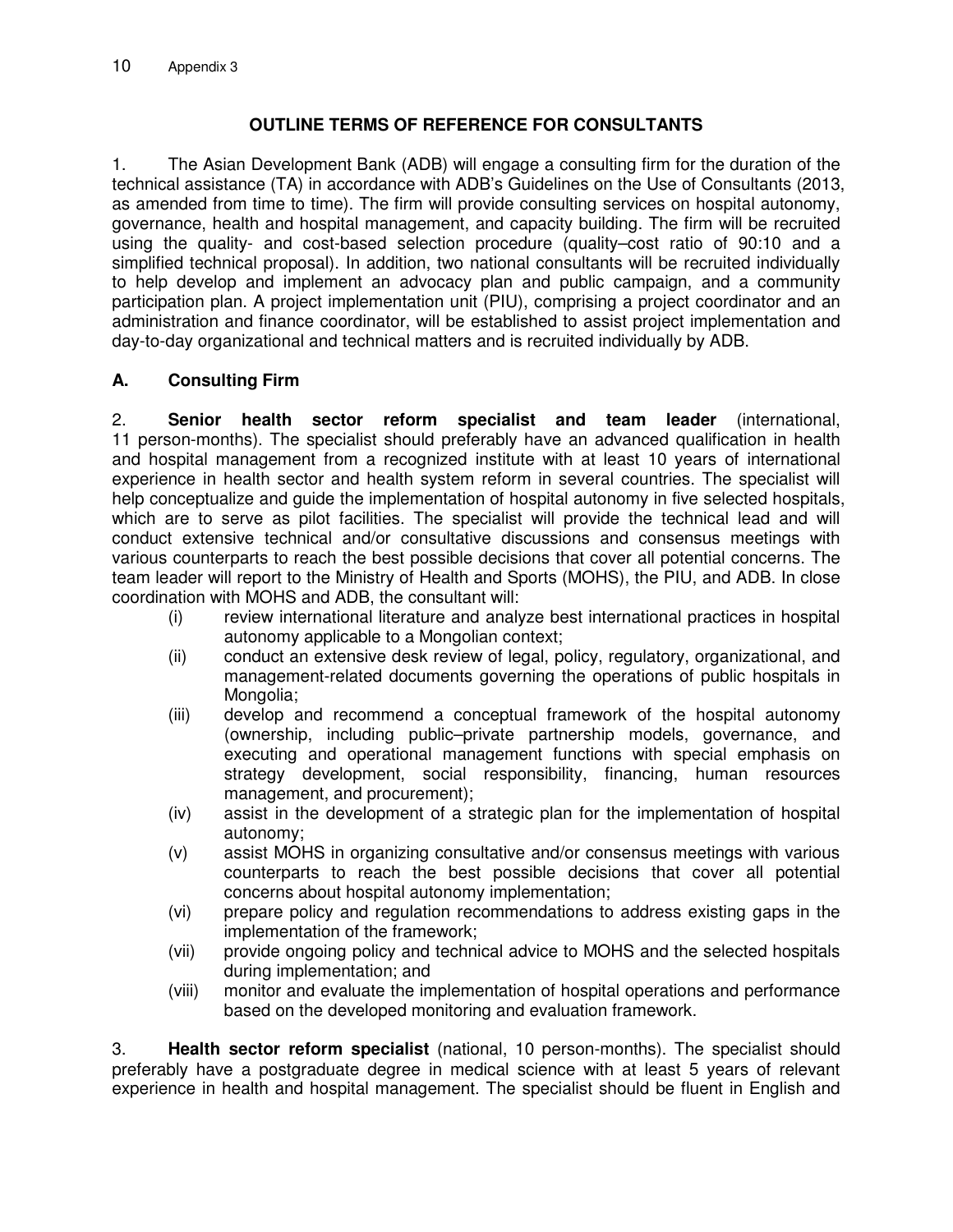work in tandem with the international senior health sector reform specialist to assist in all tasks under the international expert's terms of reference. In addition, the specialist will:

- (i) prepare a peer-reviewed study report on international experience with hospital autonomy, including broad policy recommendations;
- (ii) review and analyze national, legal, policy, regulatory, organizational and management-related documents governing the operations of public hospitals in Mongolia;
- (iii) carry out field visits to selected hospitals for monitoring and progress evaluation of project implementation;
- (iv) review and report to the team leader on project implementation; and
- (v) act as interpreter and translate documents as required.

4. **Senior capacity-building specialist** (international, 10 person-months). The specialist should preferably have an advanced qualification in the medical, business administration, or a related field and at least 10 years of relevant work experience in health organizational capacity development strategies and human resource capacity development programs and training. The specialist will report to the team leader, the PIU, and ADB and will perform the following tasks:

- (i) evaluate existing capacity of selected hospitals to increase their operational responsibility;
- (ii) carry out a training needs assessment based on task analysis for undertaking institutional and human resource development for implementation of hospital autonomy;
- (iii) identify capacity-building needs and prepare a capacity-building plan for the selected hospitals, including but not limited to planning, delivery of services, administration, monitoring and evaluation;
- (iv) define training objectives, methodology, and design of an institutional and/or organizational capacity-building training curriculum and program;
- (v) define training objectives, methodology, and design of a human resource competency-based training curriculum and program;
- (vi) develop appropriate training materials, manuals, and guidelines;
- (vii) arrange and carry out training for policymakers and operational staff in exercising the delegated decision-making rights in the areas of finance, procurement, human resources, and operational management; and
- (viii) provide ongoing technical advice on developing organizational and human resource capacity to the selected hospitals during implementation.

5. **Capacity-building specialist** (national, 10 person-months). The specialist should preferably have a postgraduate degree in business administration and/or medical science and at least 5 years of relevant work experience in health, human resources, and capacity development training. The specialist should work closely with the international senior capacitybuilding specialist to assist in all tasks under the international expert's terms of reference. In addition, the specialist will:

- (i) review and analyze organizational and management-related documents governing the operations of public hospitals;
- (ii) consolidate inputs and recommendations for the training component of the capacity-building design during consultative meetings and workshops;
- (iii) liaise with the local training provider, the National Center for Health Development, on training programs and facilitate training sessions under the guidance of the international expert;
- (iv) monitor attendance and conduct a performance evaluation of the training participants;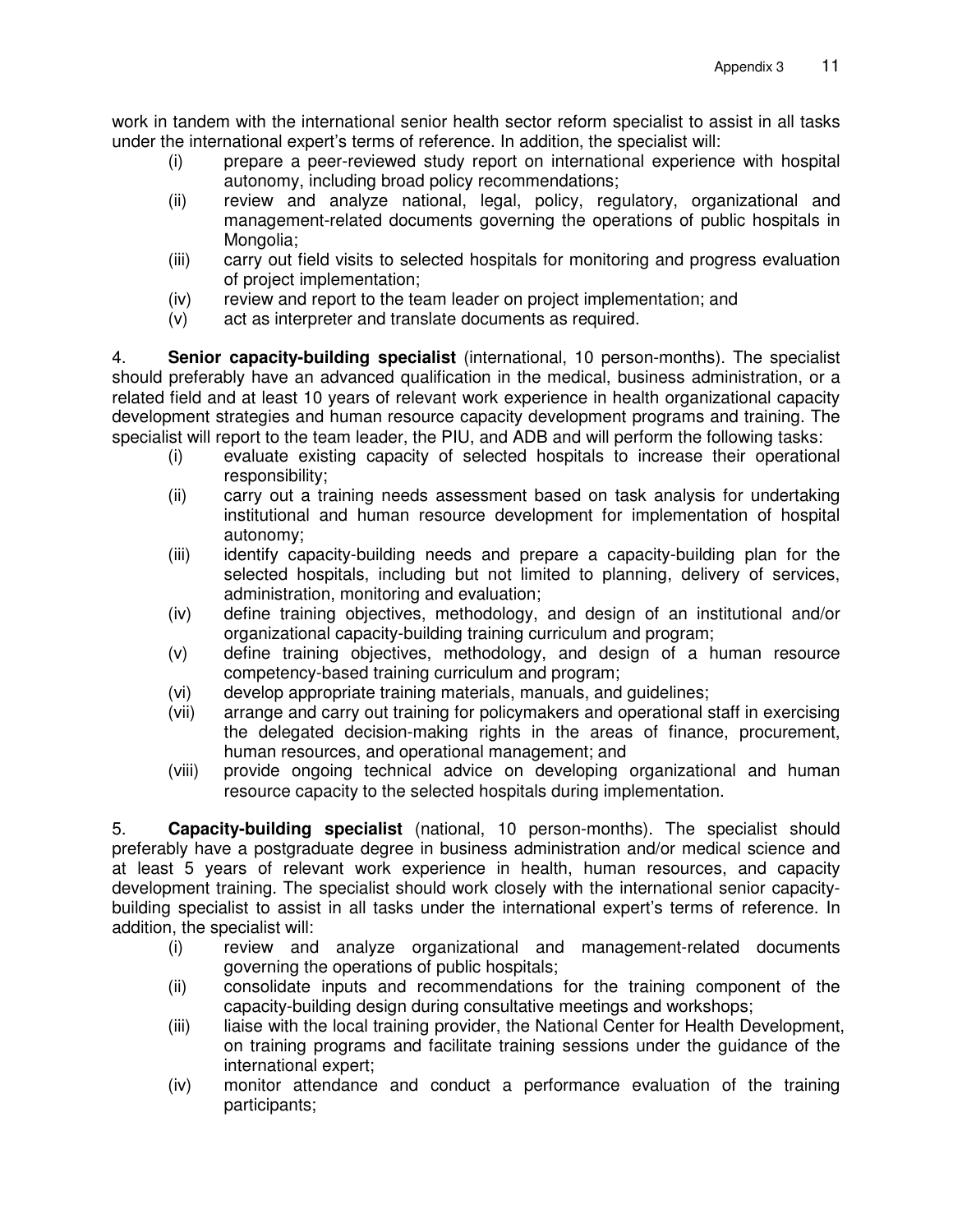- (v) provide feedback collated on the participants' assessment of each of the sessions along with other information that is useful to improve the training program;
- (vi) carry out field visits to selected hospitals to follow up with the training participants and provide in-service assistance and support; and
- (vii) act as interpreter and translate documents as required.

6. **General responsibilities of the consulting firm.** The consulting firm, in addition to the terms of reference specified above, shall bear the following general responsibilities to facilitate project implementation:

- (i) ensure continued dialogue and transfer of experience to MOHS and the government team, to help strengthen team skills and capacity, and to ensure maximum quality of the TA outputs;
- (ii) prepare reports, including but not limited to the inception report, interim report, draft final and final reports, and quarterly progress reports; and
- (iii) prepare and assist dissemination of the required reports, including the final TA report and the final policy recommendations, to MOHS and other relevant counterparts.

## **B. Individual Consultants**

7. **Community consultation and participation specialist** (national, 4 person-months, intermittent). The specialist should preferably have a postgraduate degree in public relations or other relevant social sciences with relevant work experience in public and/or community engagement and community mobilization activities. The specialist will report to the PIU. In close coordination with MOHS and ADB, and under the supervision of the project coordinator, the expert will:

- (i) review international literature on community participation in public hospitals in the context of hospital development and management, and analyze successes and failures of the process of community participation;
- (ii) develop standard practices and policies with regards to community consultation and participation in public hospital administration;
- (iii) prepare and conduct patient satisfaction surveys to evaluate and assess communities' expectations and the impact of selected hospitals with granted autonomy;
- (iv) develop a community awareness program to monitor the activities of selected hospitals throughout the life of the project using patient reports and community score cards; and
- (v) develop and recommend terms of reference for community representatives on the hospital management boards (e.g., general requirements, criteria for eligibility of community representatives).

8. **Advocacy plan development specialist** (national, 2 person-months, intermittent). The specialist should preferably have a postgraduate degree in public relations or other relevant social science fields with at least 5 years of relevant work experience in development, communications, advocacy, and/or media. The specialist will report to the PIU. In close coordination with MOHS and ADB, and under the supervision of the project coordinator, the expert will:

(i) determine the most appropriate strategies for communicating with different stakeholder groups (target group for lobbying, patients, community) to communicate the hospital autonomy concept;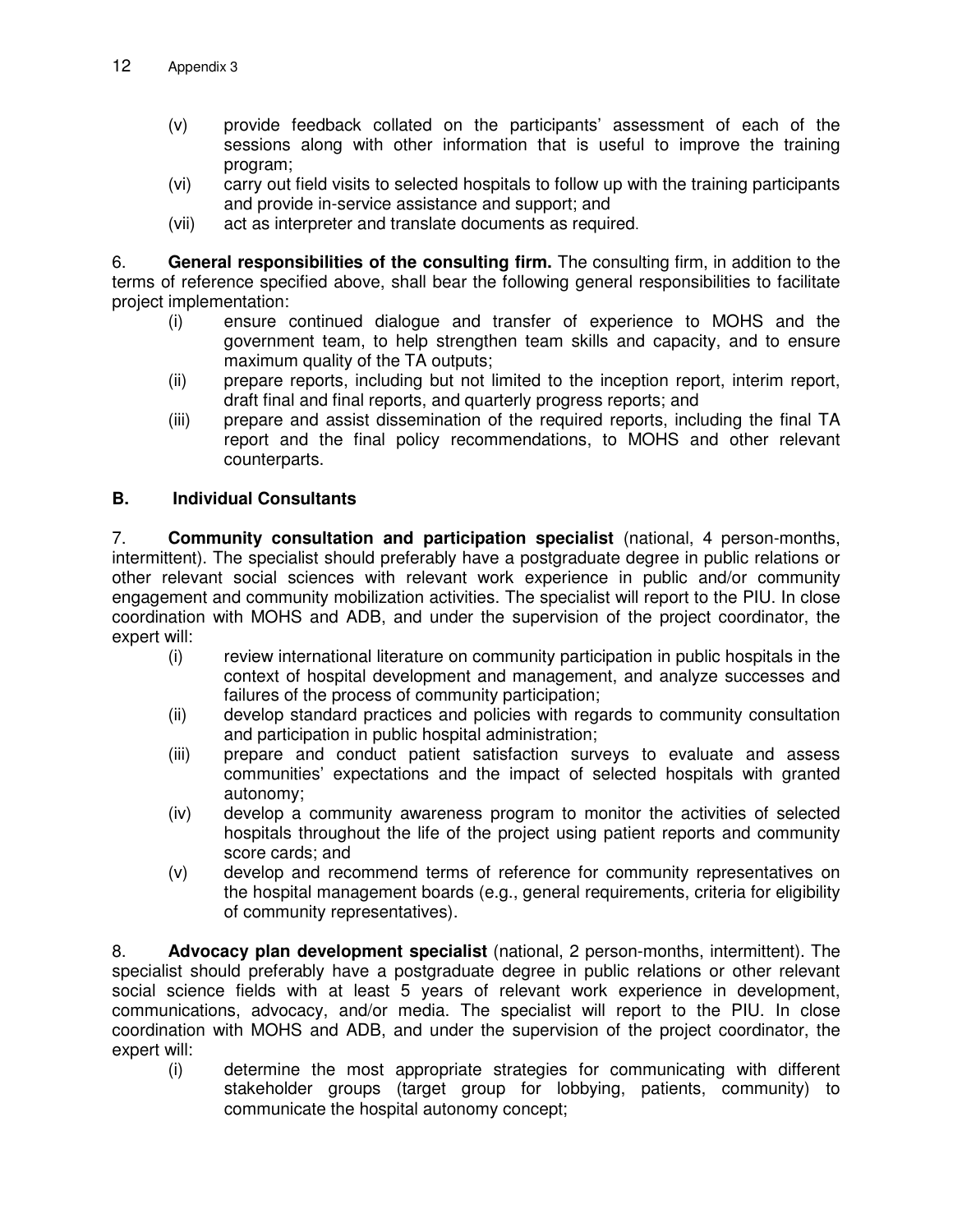- (ii) develop a communication and awareness plan to promote governance of public hospitals and boost trust in the reform of public hospitals;
- (iii) develop advocacy messages for various target groups (e.g., politicians, policymakers, program managers, and local communities);
- (iv) assist MOHS in the implementation of the communication, public awareness, and education campaign; and
- (v) provide effective monitoring to ensure that actions taken are effective.

## **C. Project Implementation Unit**

9. The TA will provide coordination and administrative and financial support by establishing a PIU with two national consultants who will be hired individually by ADB.

10. **Project coordinator** (national, 24 person-months). The project coordinator should preferably have a postgraduate degree in medical science and/or public health with at least 5 years of experience in project management. The project coordinator will report to MOHS and ADB, and will:

- (i) assist the recruitment of consultants in accordance with ADB policies and procedures;
- (ii) finalize a TA implementation work plan in close consultation with the TA team members, and assist in finalizing work plans for individual consultants;
- (iii) ensure smooth implementation of the TA;
- (iv) manage and coordinate day-to-day TA activities;
- (v) monitor the implementation of work plans, including timely submission of deliverables and the holding of events;
- (vi) liaise with all counterparts—especially with MOHS, hospitals, and consultants, as required by TA activities—to optimize TA implementation;
- (vii) authorize expenditures related to the implementation of the TA in line with ADB policies and procedures;
- (viii) procure equipment in accordance with ADB policies and procedures;
- (ix) report to ADB on new legal and regulatory orders and guidelines related to the TA;
- (x) arrange for ADB reviews (e.g., of schedules, meetings, venues, documentation); and
- (xi) report to ADB and MOHS on the progress of TA implementation quarterly and annually.

11. **Administration and finance coordinator** (national, 27 person-months). The expert should preferably have a graduate degree in administration or related field (e.g., public or business administration, accounting) with at least 5 years of experience in administering an office. Good command of computer skills is a must. The coordinator will report to the project coordinator and will:

- (i) maintain comprehensive and clear accounts, and monitor PIU expenditures and fund flows;
- (ii) prepare advances, liquidation, and reimbursement;
- (iii) keep financial records of the PIU;
- (iv) submit quarterly and annual financial progress reports to MOHS and ADB;
- (v) handle administrative issues related to the TA;
- (vi) assist in preparing the TA inception report, interim report, draft final and final reports, and quarterly progress report;
- (vii) file project documents in accordance with ADB guidelines;